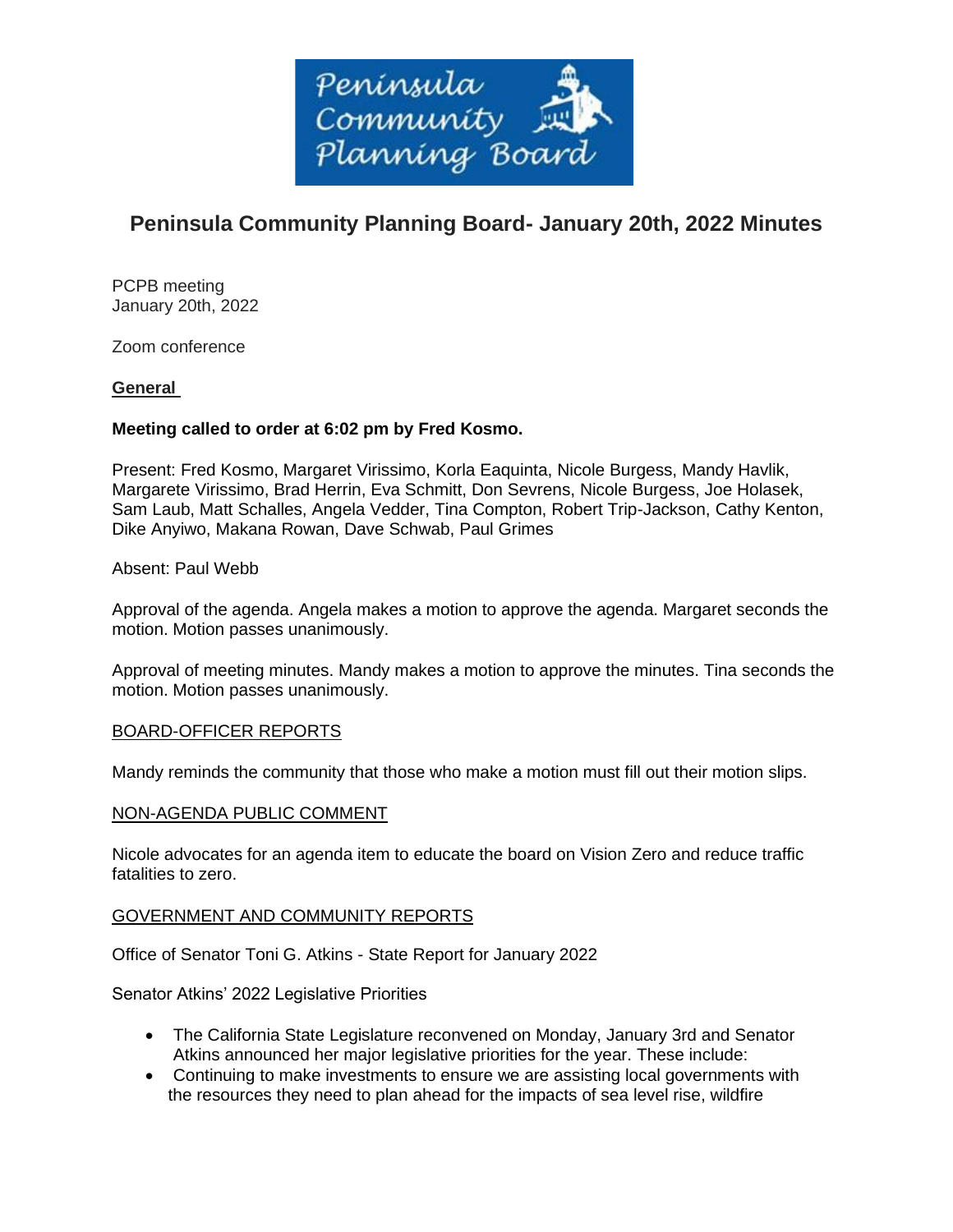mitigation, and drought. This includes refining the local sea level rise grant program established by SB 1: The Sea Level Rise Mitigation and Adaptation Act of 2021 and strengthening funding for water resiliency solutions.

- Introducing a new first-time homebuyer initiative called the "California Dream for All" program. It would be a collaborative program between the state and private investors designed to help more first-time homebuyers, thereby increasing the opportunity to create intergenerational wealth. We'll also continue to look at other potential solutions, like incentivizing housing production in commercial areas.
- Expanding oversight mechanisms and tracking services funded by the state. 2022-23 California State Budget Update
- The recent projections from The State's Legislative Analyst's Office are forecasting another large surplus totaling between \$45 billion to \$50 billion in discretionary resources.
- Governor Gavin Newsom announced his budget proposal on Monday, January 10th and California State Senate is expecting to announce their transformative 2022-2023 California State Budget proposal in the near future.

Senator Atkins is proud to lead a senate whose budget priority values include:

- Maintaining the state's historic reserves to protect the progress we are making from future downturns.
- Maximizing infrastructure investments including for schools and higher education — and strengthening targeted tax relief programs.
- Building a more equitable economy through investments that will help get California back to work, strengthen the middle class, and assist struggling families as well as aging Californians.

California Mortgage Relief Program Announcement

• Tuesday, January 5th – California announced a first-in-the-nation mortgage relief program after winning approval from the United States Department of Treasury. The California Mortgage Relief Program issued \$1 billion in funds to cover past due mortgage payments as a one-time grant with a maximum of \$80,000 per household to the homeowners' mortgage servicer. The program is free and the funds do not need to be repaid.

Main Criteria: Applicants must have faced a pandemic-related financial hardship after Jan. 21,2020.

Applicants must own a single-family home, condominium, or permanently affixed manufactured home in California.

Applicants must have missed at least two mortgage payments before the launch of this program and their household income must be at or below 100% of their county's Area Median Income.

In addition, applicants must either be receiving public assistance, be severely housing burdened, or have been denied an alternative mortgage workout by their mortgage servicer.

• More information about the California Mortgage Relief Program can be found here: CaMortgageRelief.org

For any questions, feel free to contact me at: Cole.Reed@sen.ca.gov

Sign up for the Senator's newsletter: https://sd39.senate.ca.gov/contact/newsletter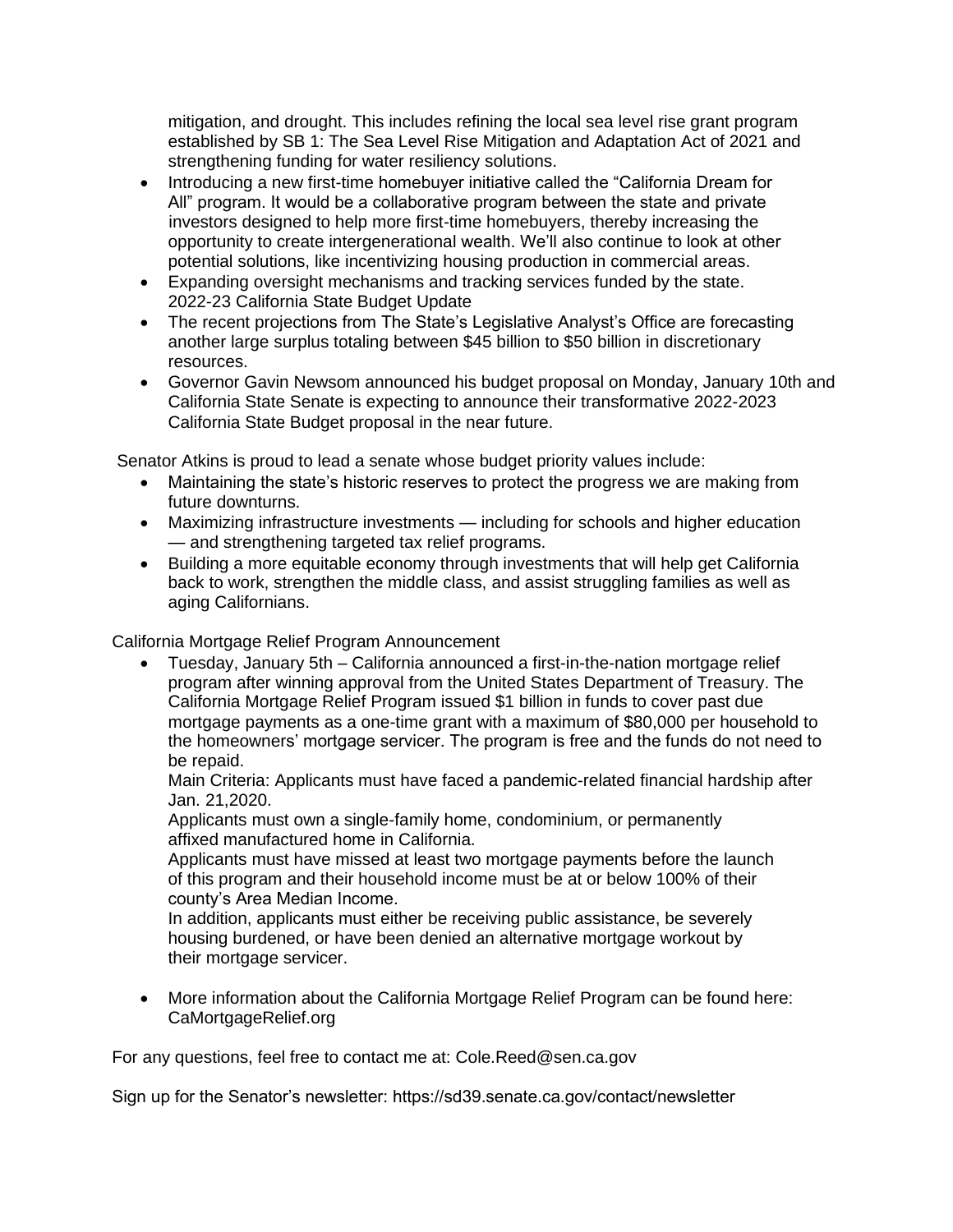# **Mayor Gloria 2nd State of the City Address**

Click [here](https://www.sandiego.gov/mayor/2022-state-of-the-city-address) to watch the recording as well as view the full transcript with hyperlinks.

#### **Update on Sexy Streets**

- In August, the City Council approved \$40 million for street repair as part of Mayor Gloria's "Sexy Streets" initiative to improve the condition of your local roads, this initiative which will allow us to pave roughly 54 miles of road for San Diegans over the next 2 years.
- We've released the project list for the next two fiscal years. This list was developed with input from the City Councilmember from each district and scoring from the **Climate Equity Index** to ensure that public tax dollars have the highest return on investment.

# *Streets in District 2:*

- Bacon St from W. Point Loma Blvd to Cape May Ave.
- Kenyon St from Kemper St. to Wing St.
- Wing St from Midway to end
- Waco St from Dakota Dr to Cowley Way
- W. Point Loma from Nimitz Blvd to Adrian St.
- Borreson St from Baker St to Ticonderoga St.
- Lloyd St from Lloyd Terrace to Baker St.
- Lloyd Pl from Lloyd St to End

# **Homes For All of Us Housing Package Update**

- On July 2021, Mayor Gloria announced his "Homes For All of Us" housing initiative which features two Housing Action Packages each consisting of a suite of amendments to City development regulations and property use that streamline housing production.
- Mayor Gloria has set forth to move forward with the first of two Housing Action **Packages**
- The items below that are part of the Housing Action Package that went under consideration on December  $16<sup>th</sup>$  which received unanimous approval from the Planning Commission:
	- o**Housing at City facilities:** Streamlines the process for building affordable and middle-income homes on city-owned sites.
	- o**Affordable housing in all communities:** Encourages affordable housing construction in communities with little to no affordable housing. To meet the city's climate and equity goals, the homes must be built near transit and in "high resource" areas — areas close to good-paying jobs that have low levels of air and water pollution and a high student achievement.
	- o**Employee Housing Incentive Program:** Provides incentives for non-residential developments to build homes or pay into a San Diego Housing Commission fund used to develop affordable homes.
	- o**Live/work flexibility:** Currently, the City allows for the development of live/work units that function as both a home and place of business. This proposal would further ease requirements for live/work units to allow for more work-from-home and telework opportunities.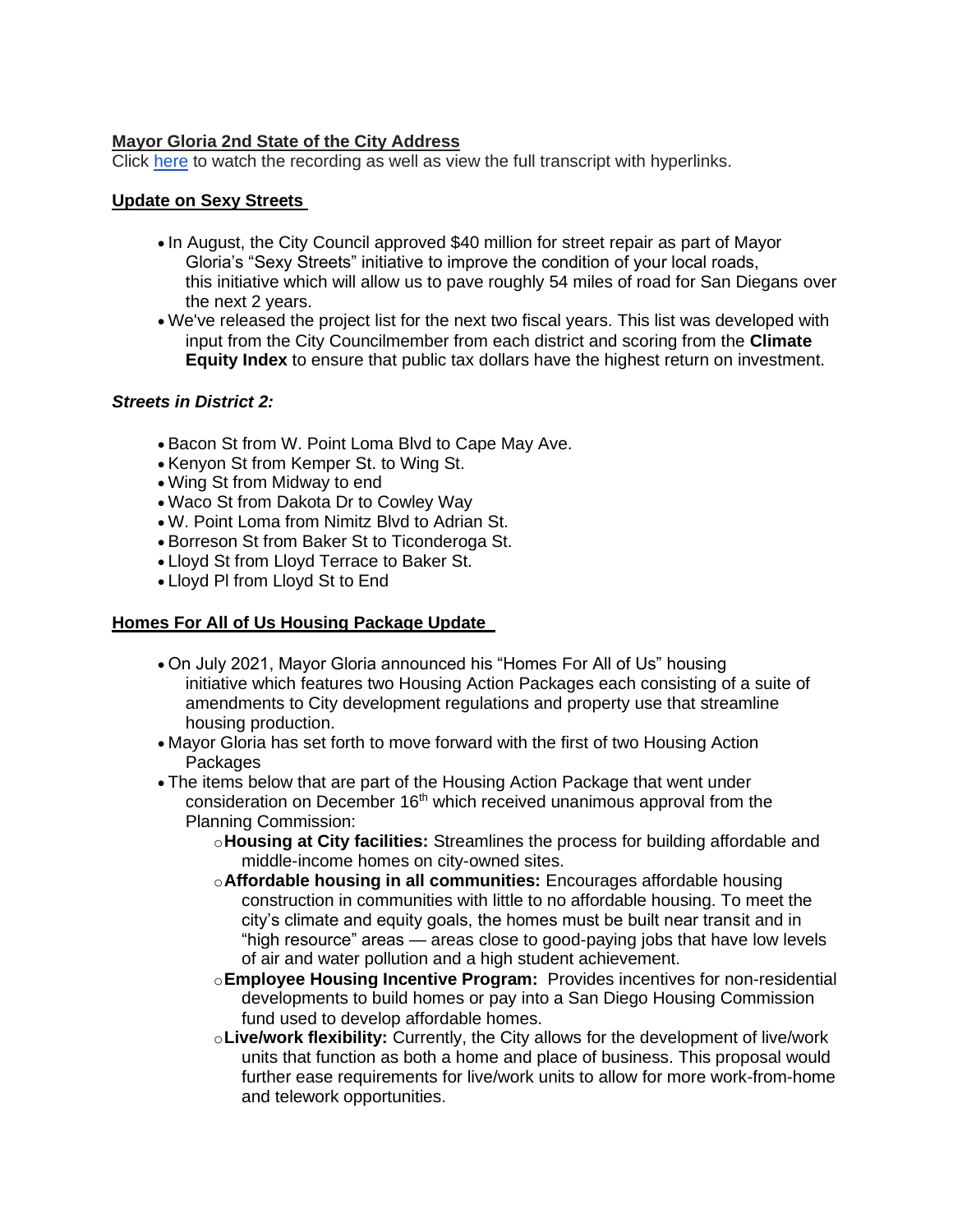- o**Housing Accessibility Program:** Provides incentives to housing developments that include more accessible housing, including housing for seniors and people who have disabilities.
- o**Housing for families:** Provides incentives for multifamily housing developments to build homes with three or more bedrooms to ensure that families of all sizes have opportunities for housing. Additional incentives are awarded if the threeor-more-bedroom units are reserved for middle-income families.
- This was approved unanimously at the Land Use and Housing subcommittee last week and will make its way to the full Council in the coming weeks.

Cathy Kenton reports on the current situation in Midway with the unhoused community.

# **APPLICANT-INITIATED ACTION ITEMS**

**1. 3126 Qualtrough Street. Project Number 691116. Coastal Development Permit to maintain an unpermitted 1.097 SF ADU and deck expansion on a site with a 4,162 SF single-family residence with a 4-car garage. RS-1-4 Zone, Coastal Overlay Zone. (Approved 6-0) Applicant: Thomas Morley (Joe Holasek)**

The architect is not present at the meeting due to personal reasons. Two small structures in the yard were combined without a permit to make an ADU. They are currently going through the permit process. The ADU is entirely shielded from view, and there are currently; four parking spaces within the lot. The owners have no plans to rent it out.

Joe states that this project would be permitted and approved under the current ADU rules. The applicant unintentionally did not pursue the correct permits, as far as Project Review is aware.

Brad made a motion to approve this project. Robert seconds the motion. Those who vote to approve: Brad, Korla, Mandy, Robert, Angela, Tina, Nicole, Matt, Joe, Sam. Those who vote against Margaret, Eva, Don. Motion passes 10 to 3.

#### **2. ADU recommendations to the City of San Diego. Approve Project Review Committee PCPB draft "Resolution" letter to the Mayor and City Council regarding potential changes to the current ADU regulations. (Joe Holasek)**

Joe and Korla present a draft letter to the board.

Fred suggests making a motion to change the grammar that Don put forward.

Mandy makes a motion to approve the letter. Angela seconds the motion. Don seconds Fred's comment on approving the letter with the edits.

Korla would like the board to send this in as part of the code update suggestion with the city.

Those who vote to approve the motion: Margaret, Brad, Korla, Mandy, Eva, Don, Robert, Angela, Tina, Joe, Sam. Those who vote to oppose: Nicole, Matt. Motion passes 12 to 2.

#### **INFORMATION ITEMS**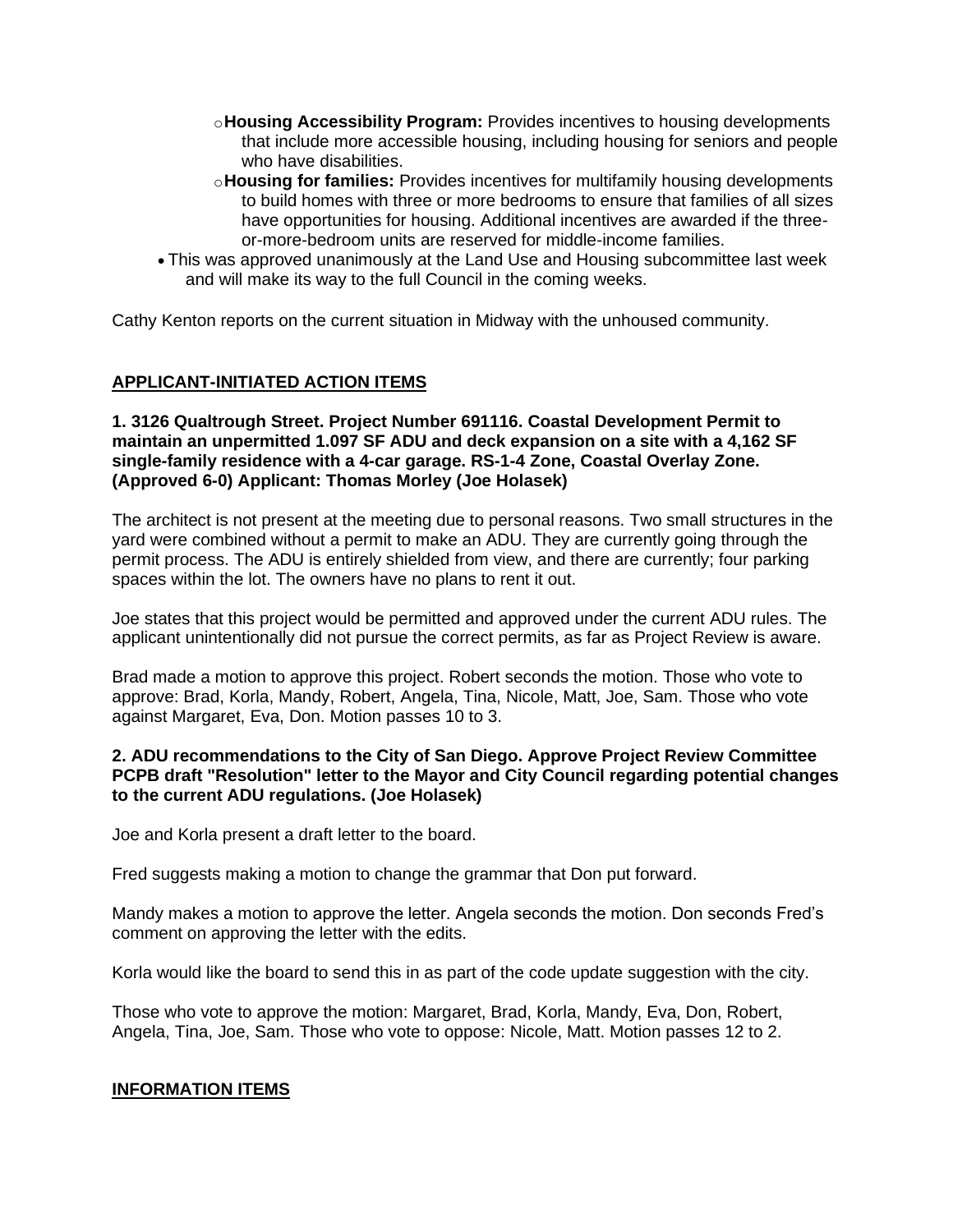**Discuss upcoming CPC items and guide our CPC representative, including guidance on the proposed revisions to 600-24, and the below four alternative responses discussed by the CPC. (Korla Eaquinta)**

1. Work with CM LaCava to make his proposals acceptable, then live with them.

2. Request that the Mayor appoint all members of CPGs to avoid conflict with the City Charter, and keep current or preferred rules.

3. Work toward an amendment to the City Charter that establishes CPGs and some of the rules for governance.

4. If Council passes Mr. LaCava's proposals in their present form, then organize independent community groups that do not request recognition from the council, but that continue to advocate for their communities.

The board discusses the new changes and how they will impact the input of CPGs.

Korla asks if the board would be supportive of her discussing supporting point number 3 at the upcoming CPC meeting.

#### **BOARD-INITIATED ACTION ITEMS**

#### **1. March 2022 PCPB Election. Discuss and approve procedures for the March 2022 PCPB election and candidates forum. Select and approve the Election Chair and Election Committee. (Margaret Virissimo)**

Fred states that we should strongly consider using the same procedure used for the last election to accommodate mail in with COVID protocols. Margaret agrees.

Mandy asks if there is a possibility to do it online.

Margaret said that there is a lack of accountability doing things via the mail.

Angela asks if the board should have multiple dates to drop off ballots.

Don suggests that we use the same system as the previous election.

Mandy asks if there is an opportunity to extend the hours.

Margaret points out that the bulk of the ballots were mailed.

Korla states that extending the hours would be a burden on the committee.

Angela volunteers to be on the election chair.

Mandy volunteers to be on the subcommittee.

Margaret makes a motion to elect Angela to be the chair of the election committee. Motion passes unanimously.